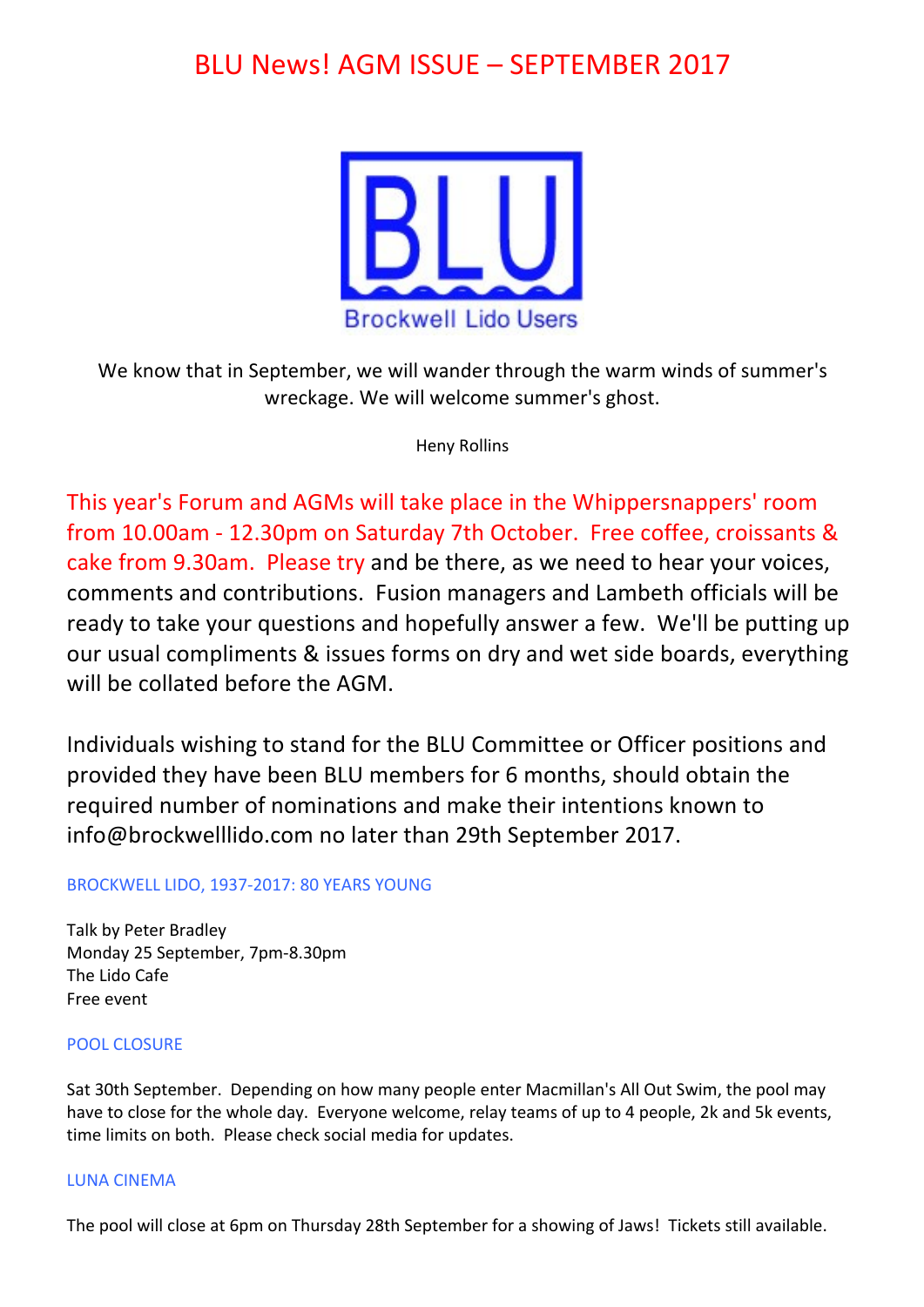# LIDO CAFÉ

Please note that the Lido Cafe will be closed on the following days in September for private hire. Weather permitting the beach hut will remain open.

Sat 16th Closed from 12pm

Sat 23rd Closed from 11am

Sat 30th Closed from 12pm

#### **OUTDOOR SAUNA**

The outdoor sauna will re open in October. This is being repaired due to pool water being used and severely damaging the sauna at great cost to Fusion. Please note that anyone caught using pool water will be asked to leave. Non pool water is available, please use it. If the sauna breaks down again due to misuse, it will close.

## I AM AT THE LIDO by Madlan age 7

I like swimming but it is cold When I jump in I shiver I do the breast stroke to make me warm It is very colourful it makes me feel Like I am in a rainbow

From Waterwords. Edited by Melanie Mauthner and Hylda Sims and published by BLU in 2008

## CANCELLATIONS AND FREEZING MEMBERSHIP

If members give one full month's notice, you can cancel membership OR freeze it from a week to longer, if you are going away, so you don't waste your membership. If you want to freeze membership within this period, it has to be approved by the General Manager based on medical grounds only. If notice is received after the 1st of the month, no changes will be made until the 1st of the following month.

#### SWIMTAG

SWIMTAG is designed to motivate and support our swimmers. Using membership cards to activate a wristband on the docking station, simply slip on a band and jump in the pool. Return your wristband to the docking station and swim data is automatically uploaded to the website. Stats can also be automatically emailed to members. Swimtag is only available to Lido members, as your cards are swiped and linked to your online account. And it's free and compatible with other Apps, such as Fitbit. Ask at reception for more details.

#### **FUSION LIFESTYLE APP**

We're aware than not everyone has a smartphone or computer, so booking via phone or in person are the only options. However, some of you will have already discovered the Smartphone App that enables you to book classes online. Check timetables & book up to 7 days in advance.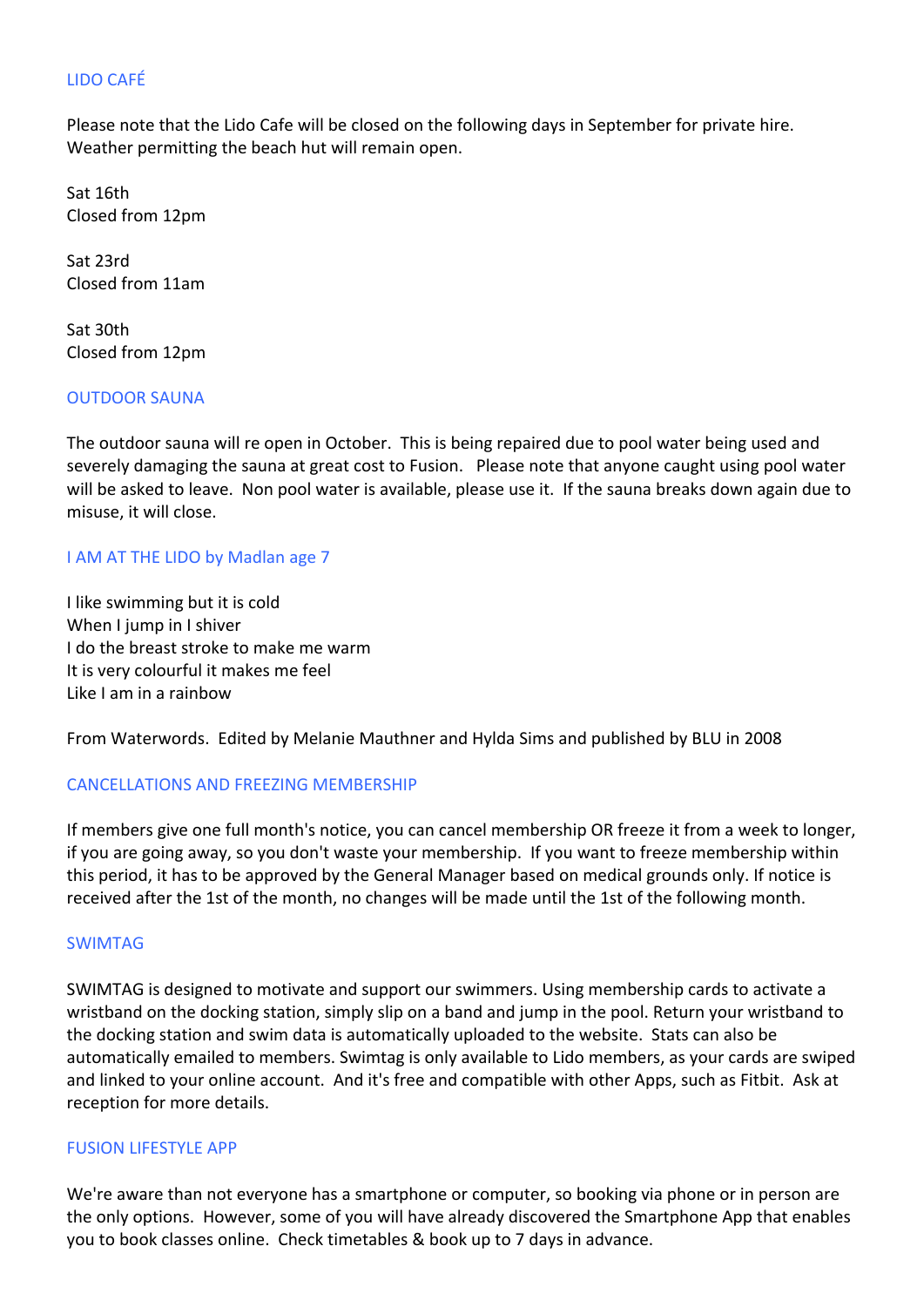#### SWIM

- Free swimming for over 60's, weekdays before 10am.

- Check out concession prices for various groups, early bird swimming discounts, and family tickets for 1 or 2 parent families with a second parent receiving a 50% discount and the children also receiving discounted rates. Contact the team at Brockwell Lido for more information, or enquire at reception.

**SOCIAL MEDIA BLU** 

Twitter - @BrockwellLido Facebook - @BrockwellLidoUsers Instagram - brockwelllidousers

#### **BROCKWELL LIDO**

Facebook: @BrockwellLidoUK Twitter: @Brockwell\_Lido Instagram: Brockwell lido

## **HEALTH SUITE**

A polite notice to all users that no oils, salts or body lotions are to be used anywhere in the health suite and please note SHAVING IS NOT PERMITTED. Several people have been politely asked to refrain from this, it is highly unpleasant for other users. We would also like to advise that food is also not permitted within the Health suite area. Please shower before and after you use the sauna, steam room and hydrotherapy pool. It's up to everyone to help keep this facility clean by following all rules. BLU members may ask you to stop doing any of the above if they see you, respect everyone's wishes. If you are walking between the pool and the dry side, PLEASE wear footwear and avoid dripping on the floor in reception to avoid accidents.

## SOCIAL MEDIA MANNERS

BLU does not condone and will not tolerate bullying or harassment via social media or in person, of Lido users and staff. We will take all necessary measures to deal with any unsavoury behaviour.

## LIDO CAR PARK

Parking enforcement is in effect, please make sure you are parked in the correct bays as tickets will be issued. Drivers who park in disabled bays (without a blue badge), loading bays or even try and squeeze into the motor cycle bays (yes, a few drivers have been wedged in unable to leave) BEWARE! PLEASE don't do it.

## MANAGERS' MEETING

BLU reps meet with Lido managers every month. Please let us know if there is anything you would like us to discuss. Compliments, complaints, suggestions all welcome. If you don't tell us about a problem, we can't fix it! If you have ideas, let us know. We've launched a #TellBLU on our Twitter & Facebook sites where you can tell us what you think - good, not so good or indifferent. ALL views are important, as we have monthly meetings with Lido Management where we raise user concerns.